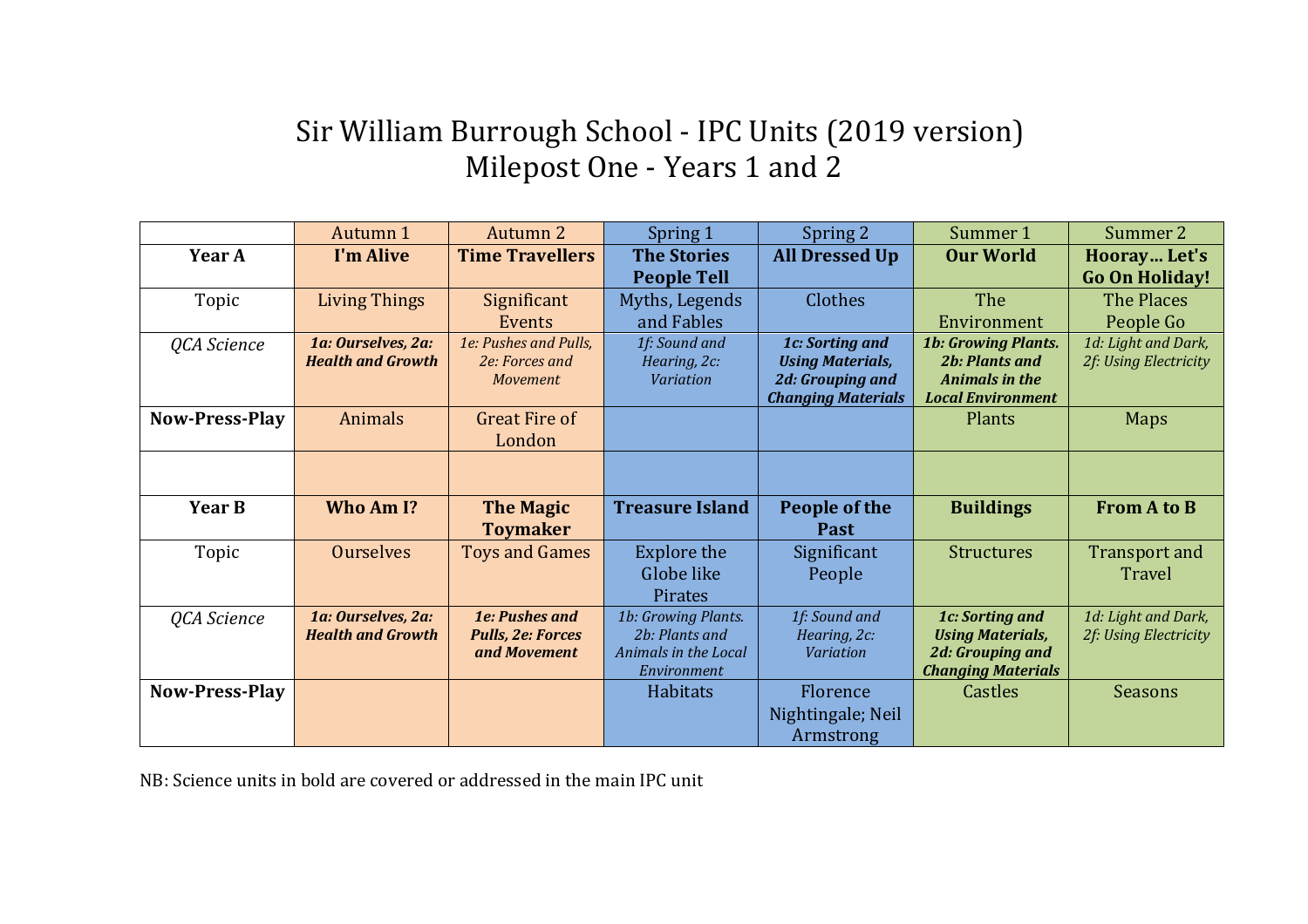## Milepost Two - Years 3 and 4

|                       | Autumn 1                 | Autumn 2               | Spring 1                   | Spring 2             | Summer 1                | Summer 2                |
|-----------------------|--------------------------|------------------------|----------------------------|----------------------|-------------------------|-------------------------|
| Year A                | <b>Active Planet</b>     | <b>Saving the</b>      | <b>Footprints from</b>     | Paintings,           | <b>Scavengers and</b>   | <b>Gateways to the</b>  |
|                       |                          | World                  | the Past                   | <b>Pictures and</b>  | <b>Settlers</b>         | World                   |
|                       |                          |                        |                            | <b>Photographs</b>   |                         |                         |
| Topic                 | Earthquakes and          | Rainforests            | <b>Before People</b>       | Visual               | Early Man to the        | Airports                |
|                       | Volcanos                 |                        |                            | Representation       | Iron Age                |                         |
| QCA Science           | <b>3d: Rocks and</b>     | <b>4b: Habitats</b>    | 3b: Helping plants         | 3f: Light and        | 4d: Solids, liquids and | 3e: Magnets and         |
|                       | soils                    |                        | grow well                  | shadow               | how they can be         | springs                 |
|                       |                          |                        |                            |                      | separated               |                         |
| <b>Now-Press-Play</b> | <b>Natural Disasters</b> | Rainforests            | <b>Dinosaurs</b>           |                      | <b>Stone Age</b>        |                         |
|                       |                          |                        |                            |                      |                         |                         |
|                       |                          |                        |                            |                      |                         |                         |
| Year B                | Temples,                 | <b>Time and Place,</b> | <b>Fashion</b>             | Chocolate            | <b>Island Life</b>      | <b>They Made a</b>      |
|                       | <b>Tombs and</b>         | <b>Earth and Space</b> |                            |                      |                         | <b>Difference</b>       |
|                       | <b>Treasures</b>         |                        |                            |                      |                         |                         |
| Topic                 | Ancient                  | <b>Time Zones</b>      | <b>Popular Culture</b>     | Food                 | Explore Life on         | Significant             |
|                       | <b>Civilisations</b>     |                        |                            |                      | an Island               | People                  |
| QCA Science           | 4e: Friction             | 4c: Keeping warm       | <b>3c: Characteristics</b> | <b>3a: Teeth and</b> | 4a: Moving and          | <b>4f: Circuits and</b> |
|                       |                          |                        | of Materials               | <b>Eating</b>        | growing                 | conductors              |
| <b>Now-Press-Play</b> | <b>Ancient Egypt</b>     |                        |                            |                      | Plants                  | Electricity             |

NB: Science units in bold are covered or addressed in the main IPC unit